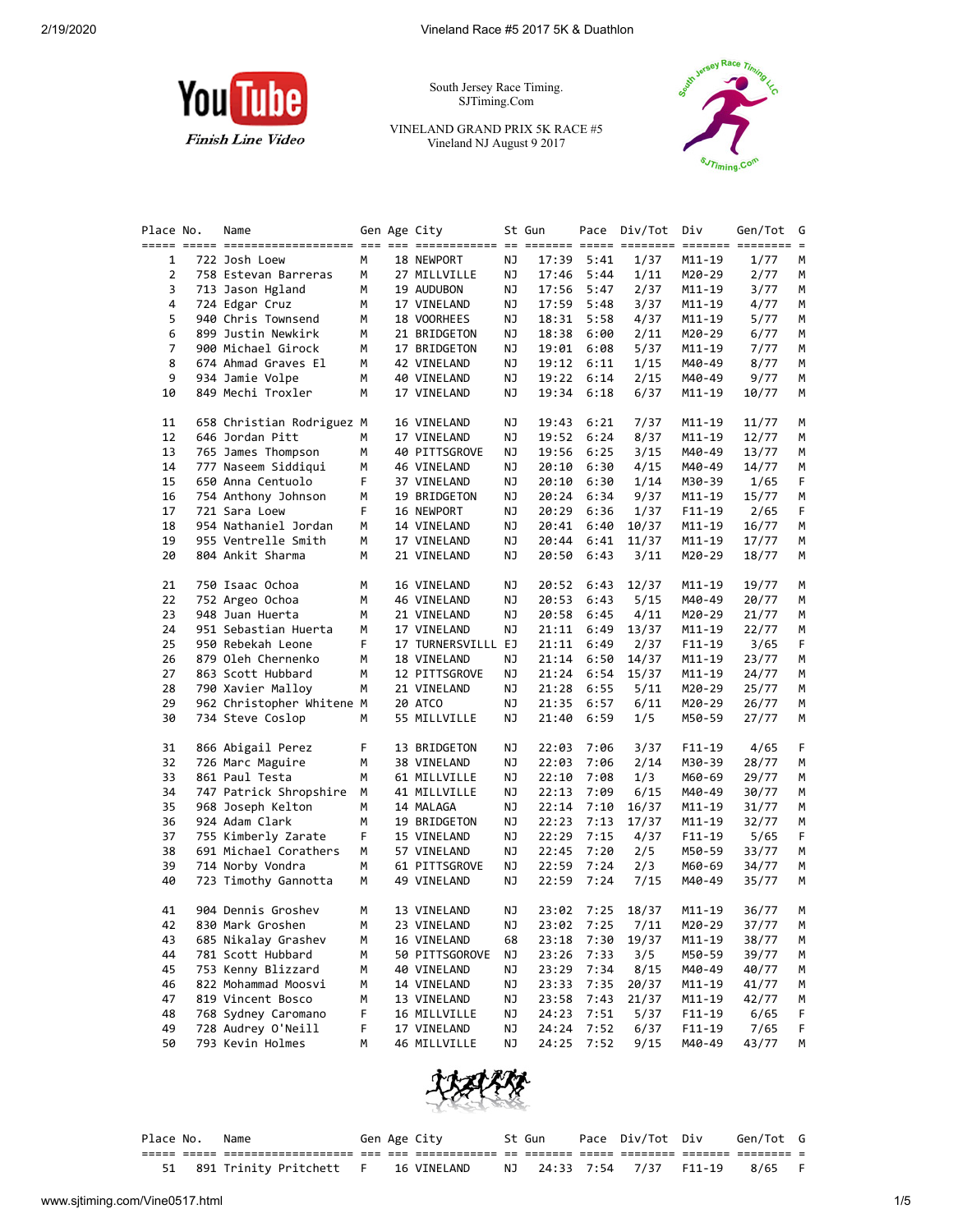| 52  | 771 Oscar Hernandez       | M | 36 VINELAND        | ΝJ        | 24:42 | 7:57 | 3/14  | M30-39             | 44/77 | M |
|-----|---------------------------|---|--------------------|-----------|-------|------|-------|--------------------|-------|---|
| 53  | 660 Jessica Melo          | F | 15 VINELAND        | NJ        | 24:48 | 7:59 | 8/37  | $F11 - 19$         | 9/65  | F |
| 54  | 756 Dylan Zarate          | M | 11 VINELAND        | NJ        | 24:55 | 8:02 | 22/37 | M11-19             | 45/77 | M |
| 55  | 727 Nayeh Garcia          | F | 18 BRIDGETON       | ΝJ        | 24:59 | 8:03 | 9/37  | $F11 - 19$         | 10/65 | F |
| 56  | 949 Justin Sabio          | М | 18 VINELAND        | ΝJ        | 25:02 | 8:04 | 23/37 | M11-19             | 46/77 | М |
| 57  | 766 James Thompson Jr     | М | 15 PITTSGROVE      | ΝJ        | 25:12 | 8:07 | 24/37 | M11-19             | 47/77 | М |
| 58  | 901 Donnel Stafford       | M | 49 BRIDGETON       | ΝJ        | 25:17 | 8:08 | 10/15 | M40-49             | 48/77 | M |
| 59  |                           | F |                    |           |       |      |       |                    |       | F |
|     | 729 Emily O'Neill         |   | 17 VINELAND        | NJ        | 25:21 | 8:10 | 10/37 | $F11 - 19$         | 11/65 |   |
| 60  | 888 Flor Mendez           | F | 36 VINELAND        | ΝJ        | 25:21 | 8:10 | 4/14  | M30-39             | 12/65 | F |
| 61  | 881 Jonathan Strope       | М | 27 WILLIAMSTOWN NJ |           | 25:26 | 8:12 | 8/11  | M20-29             | 49/77 | М |
| 62  | 957 Joseph Kettel         | M | 43 MT EPHRAIM      | ΝJ        | 25:29 | 8:13 | 11/15 | M40-49             | 50/77 | M |
| 63  | 690 Michael Fien          | M | 14 VINELAND        | ΝJ        | 25:39 | 8:16 | 25/37 | M11-19             | 51/77 | М |
| 64  | 749 Amanda McCloskey      | F | 27 VINELAND        | ΝJ        | 25:43 | 8:17 | 1/8   | $F20-29$           | 13/65 | F |
| 65  | 851 Masyiah Brawner       | F | 10 VINELAND        | ΝJ        | 25:48 | 8:19 | 1/2   | F10&UND            | 14/65 | F |
| 66  | 784 Karla Dolores         | F | 43 VINELAND        | ΝJ        | 26:02 | 8:23 | 1/8   | F40-49             | 15/65 | F |
| 67  | 738 Craig Minarich        | M | 41 NEWFIELD        | ΝJ        | 26:03 | 8:23 | 12/15 | M40-49             | 52/77 | M |
| 68  | 778 Jason Harrell         | М | 43 MAYS LANDING NJ |           | 26:27 | 8:31 | 13/15 | M40-49             | 53/77 | М |
|     |                           |   |                    |           |       |      |       |                    |       |   |
| 69  | 794 Mark Shepard          | М | 58 VINELAND        | ΝJ        | 26:27 | 8:31 | 4/5   | M50-59             | 54/77 | М |
| 70  | 964 Michele Gegenheimer F |   | 26 SEWELL          | ΝJ        | 26:32 | 8:33 | 2/8   | $F20-29$           | 16/65 | F |
| 71  | 779 Aubrey Harrell        | F | 08 MAYS LANDING NJ |           | 26:33 | 8:33 | 2/2   | <b>F10&amp;UND</b> | 17/65 | F |
| 72  | 816 Peter Monaghan        | М | 62 STRATFORD       | <b>NJ</b> | 26:48 | 8:38 | 3/3   | M60-69             | 55/77 | М |
| 73  | 801 Siera Rivera          | F | 16 VINELAND        | ΝJ        | 26:53 | 8:39 | 11/37 | $F11 - 19$         | 18/65 | F |
| 74  | 657 Xavier Gonzales       | М | 14 VINELAND        | ΝJ        | 26:59 | 8:42 | 26/37 | M11-19             | 56/77 | М |
| 75  | 967 Karen Thomas          | F | 48 PITTSGROVE      | ΝJ        | 27:02 | 8:42 | 2/8   | F40-49             | 19/65 | F |
| 76  | 959 Anthony Dimarco       | М | 19 RUNNEMEDE       | ΝJ        | 27:06 | 8:44 | 27/37 | M11-19             | 57/77 | M |
| 77  | 956 Michael Green         | М | 14 VINELAND        | ΝJ        | 27:10 | 8:45 | 28/37 | M11-19             | 58/77 | М |
| 78  | 965 Kaylee Lovern         | F | 20 GLOUCESTER      | ΝJ        | 27:23 | 8:49 | 3/8   | $F20-29$           | 20/65 | F |
|     |                           |   |                    |           |       |      |       |                    |       |   |
| 79  | 733 Toni Coslop           | F | 49 MILLVILLE       | ΝJ        | 27:28 | 8:51 | 3/8   | F40-49             | 21/65 | F |
| 80  | 795 Latoya Murray         | F | 30 VINELAND        | ΝJ        | 27:31 | 8:52 | 5/14  | M30-39             | 22/65 | F |
| 81  | 735 Amanda Grissman       | F | 21 VINELAND        | ΝJ        | 27:59 | 9:01 | 4/8   | $F20-29$           | 23/65 | F |
| 82  | 926 Jesus Hernandez       | М | 19 VINELAND        | ΝJ        | 28:00 | 9:01 | 29/37 | M11-19             | 59/77 | М |
| 83  | 883 Warren Johnson        | M | 29 VINELAND        | ΝJ        | 28:03 | 9:02 | 9/11  | M20-29             | 60/77 | М |
| 84  | 720 Aaniya Burroughs      | F | 17 VINELAND        | ΝJ        | 28:07 | 9:03 | 12/37 | $F11-19$           | 24/65 | F |
| 85  | 974 Lorena Ramirez        | F | 29 BRIDGETON       | ΝJ        | 28:21 | 9:08 | 5/8   | F20-29             | 25/65 | F |
| 86  | 973 Eva Loatman           | F | 14 BRIDGETON       | ΝJ        | 28:23 | 9:09 | 13/37 | $F11 - 19$         | 26/65 | F |
| 87  | 805 Cynthia Lascrez       | F | 17 VINELAND        | ΝJ        | 28:25 | 9:09 | 14/37 | $F11-19$           | 27/65 | F |
| 88  | 663 Geovanni Perez        | М | 15 VINELAND        | ΝJ        | 28:29 | 9:10 | 30/37 | M11-19             | 61/77 | М |
| 89  |                           | M |                    | NJ.       | 28:30 | 9:11 | 6/14  | M30-39             | 62/77 |   |
|     | 884 Corey Nichols         |   | 37 VINELAND        |           |       |      |       |                    |       | M |
| 90  | 825 Justin Robles         | М | 12 VINELAND        | ΝJ        | 28:40 | 9:14 | 31/37 | M11-19             | 63/77 | M |
| 91  | 799 Selina Eldridge       | F | 13 VINELAND        | ΝJ        | 28:55 | 9:19 | 15/37 | $F11-19$           | 28/65 | F |
| 92  | 963 Awad Mazahra          | М | 19 CHERRY HILL     | ΝJ        | 28:57 | 9:20 | 32/37 | M11-19             | 64/77 | М |
| 93  | 953 Jordan Tilden         | F | 17 VINELAND        | ΝJ        | 28:57 | 9:20 | 16/37 | F11-19             | 29/65 | F |
| 94  | 917 Zulai Mongalo         | F | 25 VINELAND        | ΝJ        | 29:00 | 9:20 | 6/8   | $F20-29$           | 30/65 | F |
| 95  | 785 Eduardo Dolores       | М | 46 VINELAND        | ΝJ        | 29:01 | 9:21 | 14/15 | M40-49             | 65/77 | М |
| 96  | 715 Denise Vondra         | F | 62 PITTSGROVE      | ΝJ        | 29:04 | 9:22 | 1/1   | F60-69             | 31/65 | F |
| 97  | 709 Zara Elahi            | F | 14 VINELAND        | ΝJ        | 29:08 | 9:23 | 17/37 | $F11-19$           | 32/65 | F |
| 98  | 772 Leticia Hernandez     | F | 35 VINELAND        | ΝJ        | 29:30 | 9:30 | 7/14  | M30-39             | 33/65 | F |
| 99  | 665 Nyah Marshall         | F | 16 VINELAND        | NJ        | 29:48 | 9:36 | 18/37 | F11-19             | 34/65 | F |
| 100 |                           | F |                    | NJ        | 29:55 | 9:38 |       |                    |       | F |
|     | 718 Christina Albrecht    |   | 17 VINELAND        |           |       |      | 19/37 | $F11 - 19$         | 35/65 |   |



| Place No. | Name                |       | Gen Age City     |     | St Gun | Pace        | Div/Tot | Div        | Gen/Tot G |    |
|-----------|---------------------|-------|------------------|-----|--------|-------------|---------|------------|-----------|----|
|           | ==================  | $---$ | --- ------------ |     |        |             | ======= | --------   |           |    |
| 101       | 808 Ofelia Espana   | F.    | 42 VINELAND      | NJ. | 30:05  | 9:41        | 4/8     | F40-49     | 36/65     | F  |
| 102       | 910 Brett Castono   | М     | 38 HAMMONTON     | ΝJ  | 30:06  | 9:42        | 8/14    | M30-39     | 66/77     | M  |
| 103       | 920 Shaun Campbell  | M     | 24 MONROVILLE    | NJ  | 30:08  | 9:42        | 10/11   | $M20 - 29$ | 67/77     | м  |
| 104       | 911 Steven Layton   | M     | 21 BRIDGETON     | ΝJ  | 30:13  | 9:44        | 11/11   | M20-29     | 68/77     | м  |
| 105       | 800 Marita Soto     | F     | 39 VINELAND      | NJ  | 30:36  | 9:51        | 9/14    | M30-39     | 37/65     | F  |
| 106       | 668 Fernando Duran  | M     | 14 VINELAND      | NJ. | 30:42  | 9:53        | 33/37   | $M11 - 19$ | 69/77     | M  |
| 107       | 961 Jimmy Larkins   | M     | 14 VINELAND      | NJ. | 30:57  | 9:58        | 34/37   | $M11 - 19$ | 70/77     | M  |
| 108       | 678 Marissa Rivera  | F     | 14 VINELAND      | ΝJ  |        | 31:18 10:05 | 20/37   | $F11-19$   | 38/65     | F  |
| 109       | 952 Brazil Hatcher  | F     | 15 VINELAND      | NJ. |        | 31:23 10:07 | 21/37   | $F11-19$   | 39/65     | -F |
| 110       | 923 Itzania Cruz    | F     | 33 BRIDGETON     | NJ. |        | 31:32 10:09 | 10/14   | M30-39     | 40/65     | -F |
|           |                     |       |                  |     |        |             |         |            |           |    |
| 111       | 649 Katia Antonetti | F.    | 15 VINELAND      | NJ  |        | 31:35 10:10 | 22/37   | $F11-19$   | 41/65     | -F |
| 112       | 725 Laura Maguire   | F     | 33 VINELAND      | NJ  |        | 31:40 10:12 | 11/14   | M30-39     | 42/65     | -F |
| 112       | 1000 Doris JagirdAr | F     | 59 VINELAND      | NJ  |        | 32:20 10:25 | 1/2     | F50-59     | 43/65     | F  |
| 113       | 741 Barbara Carrita | F.    | 52 VINELAND      | NJ  |        | 32:21 10:25 | 2/2     | F50-59     | 43/65     | F  |
| 114       | 966 Andre' Wright   | M     | 37 MILLVILLE     | NJ. |        | 32:24 10:26 | 12/14   | M30-39     | 71/77     | м  |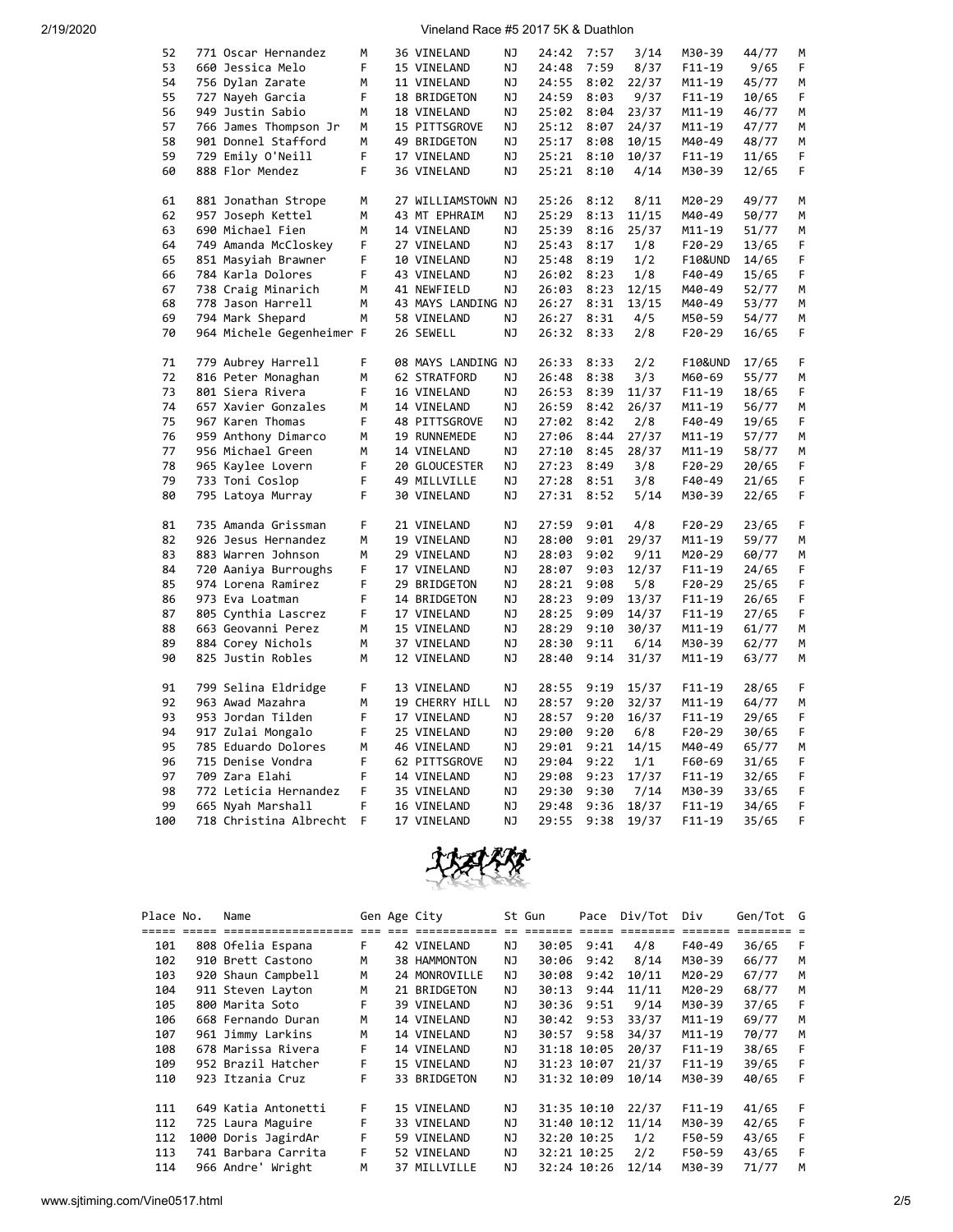| 115 | 867 Sarymar Perez         | F  | 15 BRIDGETON    | ΝJ  | 32:44 10:32 | 23/37 | $F11 - 19$ | 44/65 | F |
|-----|---------------------------|----|-----------------|-----|-------------|-------|------------|-------|---|
| 116 | 767 Candice Schwed        | F  | 46 VINELAND     | NJ  | 32:52 10:35 | 5/8   | $F40-49$   | 45/65 | F |
| 117 | 855 Thomas Zarbo Jr       | M  | 46 PILESGROVE   | NJ  | 32:58 10:37 | 15/15 | M40-49     | 72/77 | M |
| 118 | 918 Stephanie Thompson    | F. | 42 FRANKLINVILL | NJ  | 33:20 10:44 | 6/8   | $F40-49$   | 46/65 | F |
| 119 | 671 Lauren Ruiz           | F  | 15 VINELAND     | NJ  | 33:48 10:53 | 24/37 | $F11 - 19$ | 47/65 | F |
| 120 | 969 Jeremiah Murray       | M  | 14 VINELAND     | NJ  | 33:53 10:55 | 35/37 | M11-19     | 73/77 | M |
|     |                           |    |                 |     |             |       |            |       |   |
| 121 | 731 Tara Webb             | F  | 45 VINELAND     | NJ  | 33:53 10:55 | 7/8   | F40-49     | 48/65 | F |
| 122 | 970 Lisvet Baez           | F  | 14 BRIDGETON    | NJ  | 34:13 11:01 | 25/37 | $F11 - 19$ | 49/65 | F |
| 123 | 893 Carly D'Arrigo        | F  | 15 VINELAND     | NJ. | 34:17 11:02 | 26/37 | $F11-19$   | 50/65 | F |
| 124 | 829 Elena Vera            | F  | 14 VINELAND     | NJ  | 34:28 11:06 | 27/37 | $F11-19$   | 51/65 | F |
| 125 | 751 Elva Ochoa            | F  | 21 VINELAND     | NJ  | 34:54 11:14 | 7/8   | $F20-29$   | 52/65 | F |
| 126 | 958 Sandro Vera           | M  | 36 VINELAND     | NJ  | 35:25 11:24 | 13/14 | M30-39     | 74/77 | M |
| 127 | 971 Jennifer Jimenez      | F  | 15 BRIDGETON    | NJ  | 35:35 11:27 | 28/37 | $F11 - 19$ | 53/65 | F |
| 128 | 742 Stanley Carroll       | M  | 52 GALLOWAY     | NJ  | 35:47 11:31 | 5/5   | M50-59     | 75/77 | M |
| 129 | 739 Gabrielle Higbee      | F  | 27 FORTESCUE    | NJ  | 36:09 11:39 | 8/8   | $F20-29$   | 54/65 | F |
| 130 | 972 Wendy Puig Gonzalez F |    | 15 BRIDGETON    | NJ  | 37:09 11:58 | 29/37 | $F11 - 19$ | 55/65 | F |
|     |                           |    |                 |     |             |       |            |       |   |
| 131 | 925 Nick Flukey           | М  | 19 WOODBINE     | NJ. | 37:48 12:10 | 36/37 | $M11 - 19$ | 76/77 | M |
| 132 | 662 Madison Fazzolan      | F  | 14 VINELAND     | NJ. | 38:30 12:24 | 30/37 | $F11-19$   | 56/65 | F |
| 133 | 945 Jenny Espana          | F  | 11 VINELAND     | NJ  | 38:55 12:32 | 31/37 | $F11 - 19$ | 57/65 | F |
| 134 | 672 Shania Ordaz          | F  | 14 VINELAND     | NJ  | 39:24 12:41 | 32/37 | $F11-19$   | 58/65 | F |
| 135 | 841 Alyssa Webb           | F  | 15 VINELAND     | NJ  | 40:24 13:00 | 33/37 | $F11 - 19$ | 59/65 | F |
| 136 | 960 Natalie Melchiore     | F  | 44 VINELAND     | NJ  | 42:03 13:32 | 8/8   | $F40-49$   | 60/65 | F |
| 137 | 820 Adriel Torres         | M  | 13 VINELAND     | NJ  | 43:46 14:05 | 37/37 | M11-19     | 77/77 | M |
| 138 | 676 Omaya Harold          | F  | 15 VINELAND     | NJ  | 43:46 14:06 | 34/37 | $F11-19$   | 61/65 | F |
| 139 | 693 Kiara Webster         | F  | 16 VINELAND     | NJ. | 44:10 14:13 | 35/37 | $F11 - 19$ | 62/65 | F |
| 140 | 656 Monica Morales        | F  | 14 VINELAND     | NJ. | 44:13 14:14 | 36/37 | $F11 - 19$ | 63/65 | F |
| 141 | 710 Jackeirys Gonzalez    | F  | 14 VINELAND     | NJ. | 45:18 14:35 | 37/37 | $F11-19$   | 64/65 | F |
| 142 | 908 Tauhidah Thompson     | F  | 34 MILLVILLE    | NJ  | 45:27 14:38 | 14/14 | M30-39     | 65/65 | F |
|     |                           |    |                 |     |             |       |            |       |   |



# Award Listings

## TOP MALE FINISHERS

|    |    | Name            |                                                                                                                                                                                                              |                                                                                                                                                                | St Time |
|----|----|-----------------|--------------------------------------------------------------------------------------------------------------------------------------------------------------------------------------------------------------|----------------------------------------------------------------------------------------------------------------------------------------------------------------|---------|
|    |    |                 |                                                                                                                                                                                                              |                                                                                                                                                                |         |
| 1  | 1  |                 |                                                                                                                                                                                                              | ΝJ                                                                                                                                                             | 17:39   |
| 2  | 2  |                 |                                                                                                                                                                                                              | NJ                                                                                                                                                             | 17:46   |
| 3  | 3  |                 |                                                                                                                                                                                                              | ΝJ                                                                                                                                                             | 17:56   |
| 4  | 4  |                 |                                                                                                                                                                                                              | NJ                                                                                                                                                             | 17:59   |
| 5  | 5  |                 |                                                                                                                                                                                                              | NJ                                                                                                                                                             | 18:31   |
| 6  | 6  |                 |                                                                                                                                                                                                              | NJ                                                                                                                                                             | 18:38   |
| 7  | 7  |                 |                                                                                                                                                                                                              | NJ                                                                                                                                                             | 19:01   |
| 8  | 8  |                 |                                                                                                                                                                                                              | ΝJ                                                                                                                                                             | 19:12   |
| 9  | 9  |                 |                                                                                                                                                                                                              | ΝJ                                                                                                                                                             | 19:22   |
| 10 | 10 |                 |                                                                                                                                                                                                              | NJ                                                                                                                                                             | 19:34   |
|    |    | Place O'All No. | 722 Josh Loew<br>758 Estevan Barreras<br>713 Jason Hgland<br>724 Edgar Cruz<br>940 Chris Townsend<br>899 Justin Newkirk<br>900 Michael Girock<br>674 Ahmad Graves El<br>934 Jamie Volpe<br>849 Mechi Troxler | Ag City<br>18 NEWPORT<br>27 MILLVILLE<br>19 AUDUBON<br>17 VINELAND<br>18 VOORHEES<br>21 BRIDGETON<br>17 BRIDGETON<br>42 VINELAND<br>40 VINELAND<br>17 VINELAND |         |

## TOP FEMALE FINISHERS

|    | Place O'All No. | Name                  | Ag City            |    | St Time |
|----|-----------------|-----------------------|--------------------|----|---------|
|    |                 |                       |                    |    |         |
| 1  | 15              | 650 Anna Centuolo     | 37 VINELAND        | ΝJ | 20:10   |
| 2  | 17              | 721 Sara Loew         | 16 NEWPORT         | NJ | 20:29   |
| 3  | 25              | 950 Rebekah Leone     | 17 TURNERSVILLL EJ |    | 21:11   |
| 4  | 31              | 866 Abigail Perez     | 13 BRIDGETON       | NJ | 22:03   |
| 5  | 37              | 755 Kimberly Zarate   | 15 VINELAND        | NJ | 22:29   |
| 6  | 48              | 768 Sydney Caromano   | 16 MILLVILLE       | NJ | 24:23   |
| 7  | 49              | 728 Audrey O'Neill    | 17 VINELAND        | NJ | 24:24   |
| 8  | 51              | 891 Trinity Pritchett | 16 VINELAND        | NJ | 24:33   |
| 9  | 53              | 660 Jessica Melo      | 15 VINELAND        | ΝJ | 24:48   |
| 10 | 55              | 727 Nayeh Garcia      | 18 BRIDGETON       | NJ | 24:59   |



5K AGE-GROUP RESULTS

FEMALE AGE GROUP: 1 - 10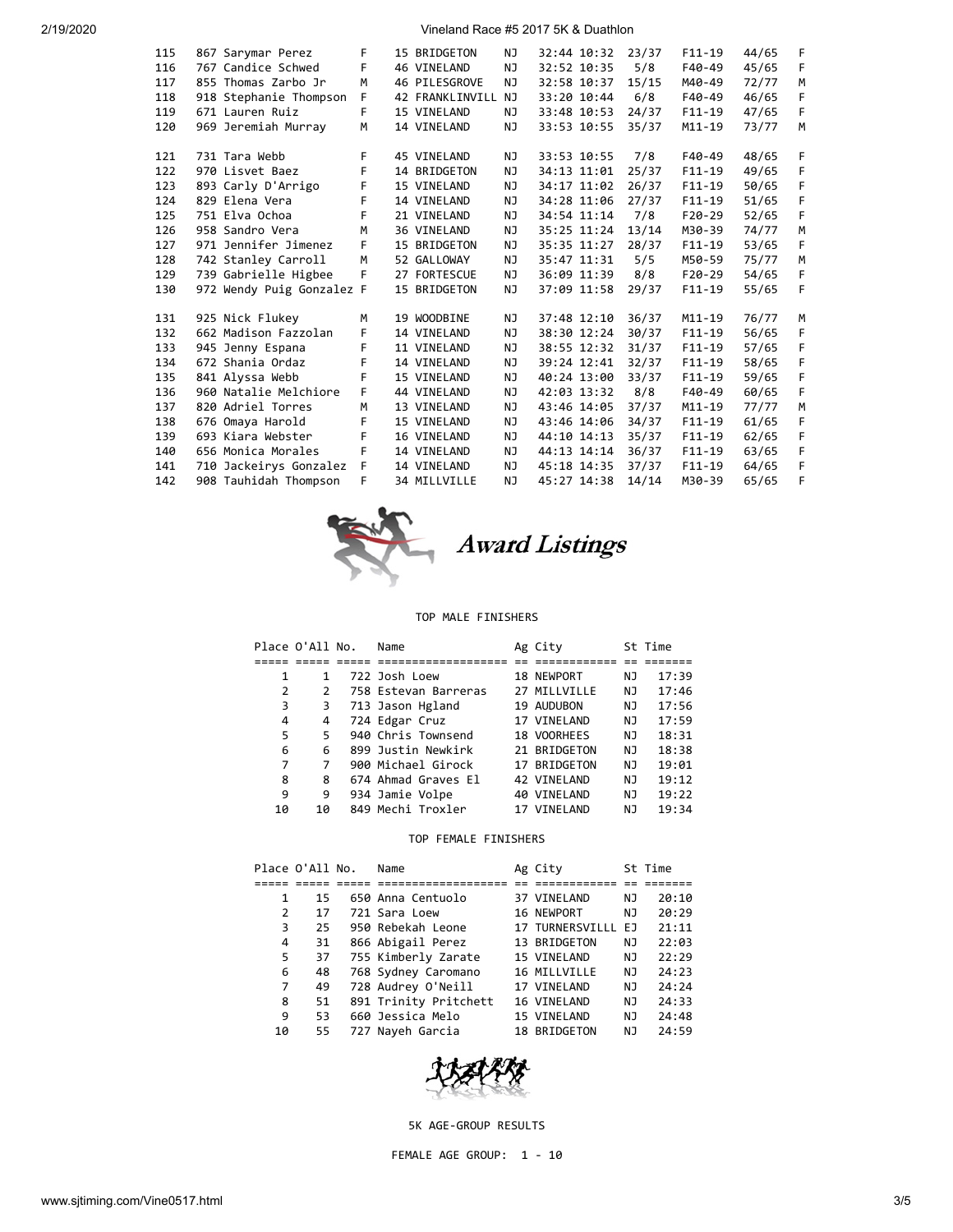| Place O'All No. |  | Name                   | Age City                 | St Time  |  |
|-----------------|--|------------------------|--------------------------|----------|--|
|                 |  |                        |                          |          |  |
|                 |  | 65 851 Masyiah Brawner | 10 VINELAND              | N. 25:48 |  |
|                 |  | 71 779 Aubrey Harrell  | 08 MAYS LANDING NJ 26:33 |          |  |

## MALE AGE GROUP: 11 - 19

|    | Place O'All No. | Name                    | Age City     |    | St Time |
|----|-----------------|-------------------------|--------------|----|---------|
|    |                 |                         |              |    |         |
| 1  |                 | 722 Josh Loew           | 18 NEWPORT   | ΝJ | 17:39   |
| 2  | 3               | 713 Jason Hgland        | 19 AUDUBON   | NJ | 17:56   |
| 3  | 4               | 724 Edgar Cruz          | 17 VINELAND  | ΝJ | 17:59   |
| 4  | 5               | 940 Chris Townsend      | 18 VOORHEES  | NJ | 18:31   |
| 5  | 7               | 900 Michael Girock      | 17 BRIDGETON | ΝJ | 19:01   |
| 6  | 10              | 849 Mechi Troxler       | 17 VINELAND  | ΝJ | 19:34   |
| 7  | 11              | 658 Christian Rodriguez | 16 VINELAND  | ΝJ | 19:43   |
| 8  | 12              | 646 Jordan Pitt         | 17 VINELAND  | ΝJ | 19:52   |
| 9  | 16              | 754 Anthony Johnson     | 19 BRIDGETON | ΝJ | 20:24   |
| 10 | 18              | 954 Nathaniel Jordan    | 14 VINELAND  | ΝJ | 20:41   |

## FEMALE AGE GROUP: 11 - 19

|    | Place O'All No. | Name                  | Age City           |    | St Time |
|----|-----------------|-----------------------|--------------------|----|---------|
|    |                 |                       |                    |    |         |
| 1  | 17              | 721 Sara Loew         | 16 NEWPORT         | ΝJ | 20:29   |
| 2  | 25              | 950 Rebekah Leone     | 17 TURNERSVILLL EJ |    | 21:11   |
| 3  | 31              | 866 Abigail Perez     | 13 BRIDGETON       | NJ | 22:03   |
| 4  | 37              | 755 Kimberly Zarate   | 15 VINELAND        | NJ | 22:29   |
| 5. | 48              | 768 Sydney Caromano   | 16 MILLVILLE       | NJ | 24:23   |
| 6  | 49              | 728 Audrey O'Neill    | 17 VINELAND        | ΝJ | 24:24   |
| 7  | 51              | 891 Trinity Pritchett | 16 VINELAND        | ΝJ | 24:33   |
| 8  | 53              | 660 Jessica Melo      | 15 VINELAND        | NJ | 24:48   |
| 9  | 55              | 727 Nayeh Garcia      | 18 BRIDGETON       | NJ | 24:59   |
| 10 | 59              | 729 Emily O'Neill     | 17 VINELAND        | ΝJ | 25:21   |

## MALE AGE GROUP: 20 - 29

|                | Place O'All No. | Name                    | Age City           |    | St Time |
|----------------|-----------------|-------------------------|--------------------|----|---------|
|                |                 |                         |                    |    |         |
| 1              | $\mathcal{P}$   | 758 Estevan Barreras    | 27 MILLVILLE       | ΝJ | 17:46   |
| $\overline{2}$ | 6               | 899 Justin Newkirk      | 21 BRIDGETON       | NJ | 18:38   |
| 3              | 20              | 804 Ankit Sharma        | 21 VINELAND        | ΝJ | 20:50   |
| 4              | 23              | 948 Juan Huerta         | 21 VINELAND        | NJ | 20:58   |
| 5              | 28              | 790 Xavier Malloy       | 21 VINELAND        | NJ | 21:28   |
| 6              | 29              | 962 Christopher Whitene | 20 ATCO            | ΝJ | 21:35   |
| 7              | 42              | 830 Mark Groshen        | 23 VINELAND        | ΝJ | 23:02   |
| 8              | 61              | 881 Jonathan Strope     | 27 WILLIAMSTOWN NJ |    | 25:26   |
| 9              | 83              | 883 Warren Johnson      | 29 VINELAND        | ΝJ | 28:03   |
| 10             | 103             | 920 Shaun Campbell      | 24 MONROVILLE      | NJ | 30:08   |

## FEMALE AGE GROUP: 20 - 29

|    | Place O'All No. | Name                    | Age City      |    | St Time |
|----|-----------------|-------------------------|---------------|----|---------|
|    |                 |                         |               |    |         |
| 1  | 64              | 749 Amanda McCloskey    | 27 VINELAND   | ΝJ | 25:43   |
| 2  | 70              | 964 Michele Gegenheimer | 26 SEWELL     | ΝJ | 26:32   |
| 3  | 78              | 965 Kaylee Lovern       | 20 GLOUCESTER | NJ | 27:23   |
| 4  | 81              | 735 Amanda Grissman     | 21 VINELAND   | NJ | 27:59   |
| 5. | 85              | 974 Lorena Ramirez      | 29 BRIDGETON  | ΝJ | 28:21   |
| 6  | 94              | 917 Zulai Mongalo       | 25 VINELAND   | ΝJ | 29:00   |
| 7  | 125             | 751 Elva Ochoa          | 21 VINELAND   | ΝJ | 34:54   |
| 8  | 129             | 739 Gabrielle Higbee    | 27 FORTESCUE  | ΝJ | 36:09   |

# MALE AGE GROUP: 30 - 39

|               | Place O'All No. | Name                | Age City     |     | St Time |
|---------------|-----------------|---------------------|--------------|-----|---------|
|               |                 |                     |              |     |         |
|               | 32              | 726 Marc Maguire    | 38 VINELAND  | NJ. | 22:03   |
| $\mathcal{P}$ | 52              | 771 Oscar Hernandez | 36 VINELAND  | NJ  | 24:42   |
| 3             | 89              | 884 Corey Nichols   | 37 VINELAND  | NJ  | 28:30   |
| 4             | 102             | 910 Brett Castono   | 38 HAMMONTON | N J | 30:06   |
| 5.            | 114             | 966 Andre' Wright   | 37 MILLVILLE | NJ. | 32:24   |
| 6             | 126             | 958 Sandro Vera     | 36 VINELAND  | ΝJ  | 35:25   |

## FEMALE AGE GROUP: 30 - 39